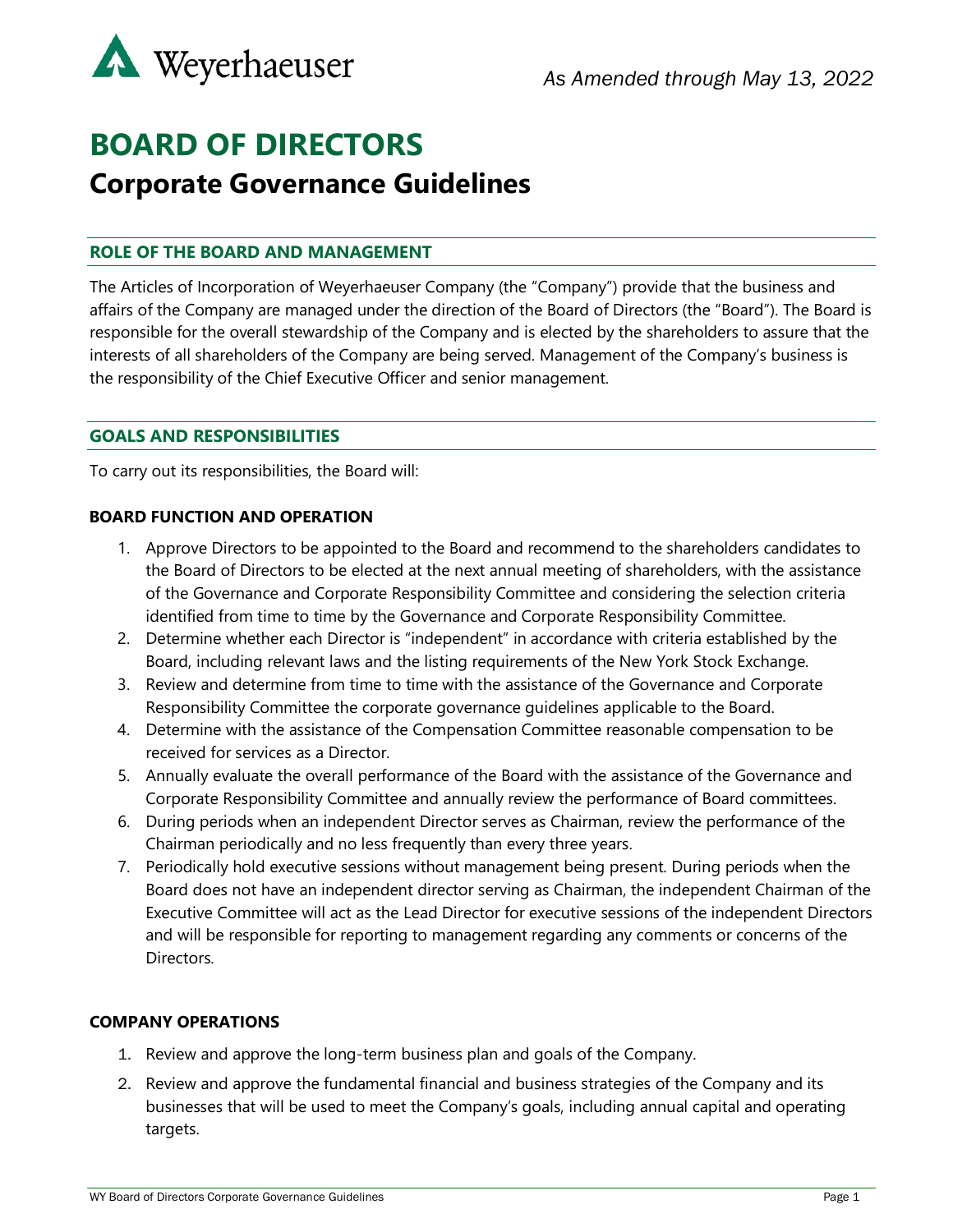- 3. Approve major corporate actions and decisions of the Company and delegate to senior management the responsibility for day-to-day management of the Company and the authority to enter into certain types of transactions subject to specified limits, as appropriate.
- 4. Oversee the quality and integrity of the accounting, auditing, and financial reporting practices of the Company, and the Company's compliance with related legal and regulatory requirements, with the assistance of the Audit Committee. Annually approve with the assistance and recommendation of the Audit Committee the Company's annual report, and Company's audited financial statements for inclusion in the annual report to shareholders.
- 5. Act as advisor and counselor to senior management and monitor its performance. The CEO will assist in establishing contact between the Directors and senior managers of the Company.
- 6. Assess major risks facing the company with the assistance of the Audit Committee and Governance and Corporate Responsibility Committee, as appropriate, as well as options for mitigation of the risks.
- 7. Approve and monitor compliance with all applicable laws as well as significant policies and procedures by which the Company is operated with the assistance of the Audit and Governance and Corporate Responsibility Committees. The Board, with the assistance of all the committees, will counsel the Company with regard to policies related to the Company's social license to operate.
- 8. Review and determine from time to time with the assistance of the Governance and Corporate Responsibility Committee the ethics principles applicable to the Company. The Company expects that there would be no waivers of the ethics policy, but the Board has the responsibility for reviewing and approving any waivers of such principles with regard to the Company's principal executive, finance and accounting officers and for promptly disclosing such waivers.
- 9. Annually review and approve the Company's proxy statement for distribution to shareholders in connection with the annual meeting of shareholders.
- 10. Appoint the Company's corporate officers.

# **MANAGEMENT SUCCESSION**

- 1. Approve the selection and appointment of the Company's CEO.
- 2. Annually evaluate the performance of the CEO using the evaluation process established by the Governance and Corporate Responsibility Committee. Based on the performance evaluation, annually determine the compensation to be paid to the CEO with the assistance of the Compensation Committee.
- 3. Provide counsel and oversight with the assistance of the Governance and Corporate Responsibility Committee on the selection, evaluation, and development of senior management.

# **BOARD ORGANIZATION AND COMPOSITION**

### **SIZE AND COMPOSITION OF THE BOARD**

The Articles of Incorporation of the Company provide that the Board of Directors must consist of not fewer than nine and not more than thirteen directors, with the exact number to be fixed by resolution adopted by a majority of the directors. The Board will determine from time to time the number and qualification of Directors appropriate for effective operations of the Board. The Board should encompass a range of talent, skill and expertise sufficient to provide sound and prudent guidance with respect to the Company's operations and interests. In addition to targeted skill areas, the board values diverse perspectives as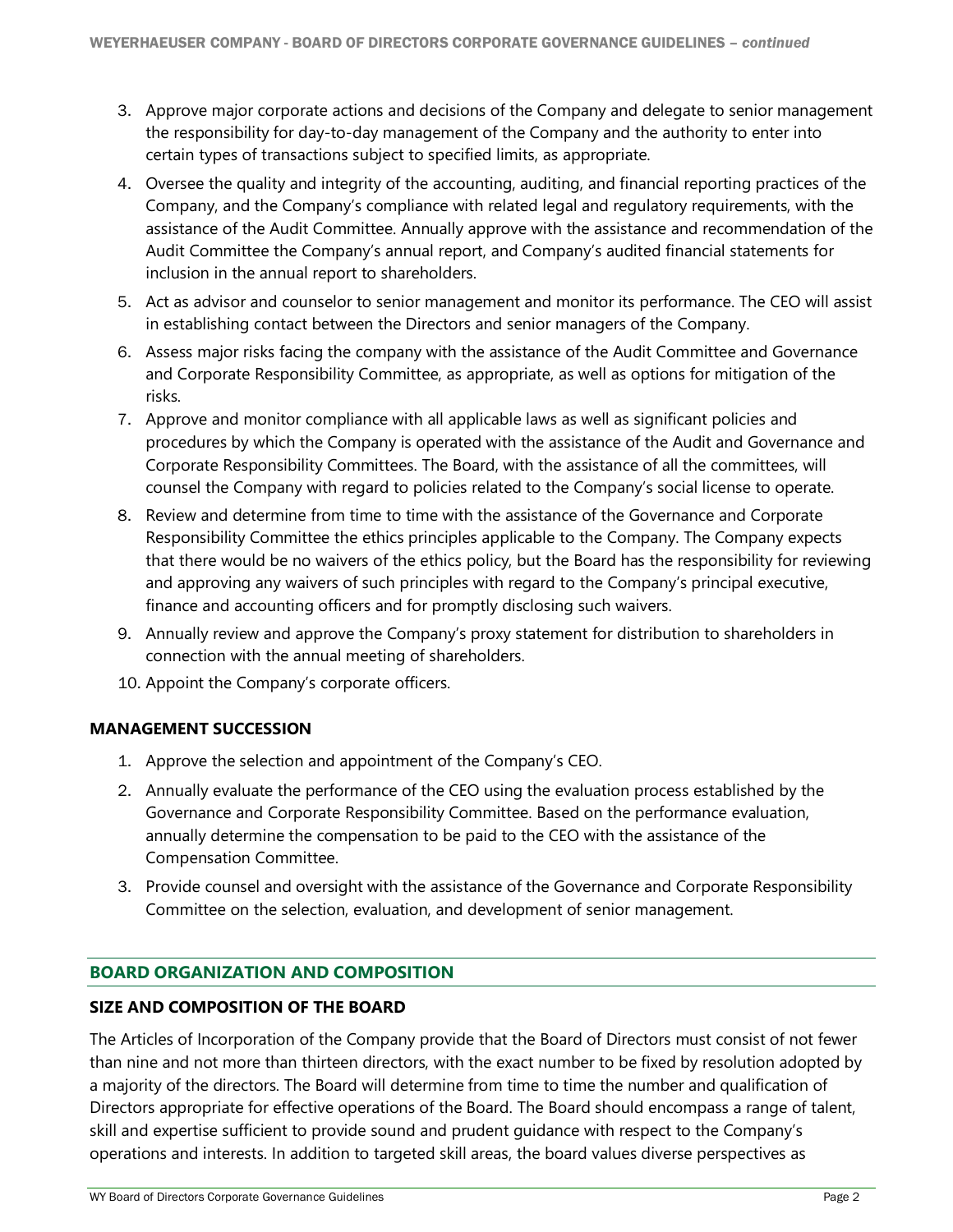informed by various experiences and backgrounds, including without limitation perspectives informed by diverse gender, racial, ethnic and national backgrounds. At all times a majority of the Board must be "independent directors" as defined from time to time by law, the listing requirements of the New York Stock Exchange and any specific requirements established by the Board.

#### **DIRECTOR ELECTIONS**

In accordance with the Bylaws of the Company, as amended, if none of the Company's shareholders provides the Company notice of an intention to nominate one or more candidates to compete with the Board's nominees in a director election, or if the Company's shareholders have withdrawn all such nominations on or prior to the expiration of the time fixed in the Bylaws for submitting nominations (a "contested election"), a nominee must receive more votes cast for than against his election or re-election in order to be elected or re-elected to the Board. The Board shall nominate for re-election as directors only incumbent candidates who tender, prior to the mailing of the proxy statement for the annual meeting at which they are to be reelected as directors, irrevocable resignations that will be effective upon (a) the failure to receive the required vote at any annual meeting at which they are nominated for re-election and (b) Board acceptance of such resignation. In addition, the Board shall fill director vacancies and new directorships only with candidates who tender, at or prior to the time of their appointment to the Board, the same form of resignation tendered by other directors in accordance with this provision.

The Governance and Corporate Responsibility Committee (or such other committee as the Board may appoint) shall make a recommendation to the Board as to whether to accept or reject the tendered resignation, or whether other action should be taken. The Board shall act on the tendered resignation, taking into account the recommendation of such committee, and publicly disclose (by a press release, a filing with the Securities and Exchange Commission or other broadly disseminated means of communication) its decision regarding the tendered resignation within 90 days from the date of the certification of the election results. The committee in making its recommendation, and the Board in making its decision, may each consider any factors or other information that it considers appropriate and relevant, including whether the acceptance of any resignation would cause the Company to fail to comply with any requirement of the New York Stock Exchange or any rule or regulation promulgated under the Securities Exchange Act of 1934. The director whose resignation is under consideration shall not participate in the recommendation of the committee with respect to his or her resignation. Such incumbent director will continue to serve as a director for a term that will terminate on the date that is the earliest of (i) 90 days from the date of the certification of the election results, (ii) the date on which a person is selected by the Board of Directors to fill the office held by such director, which selection shall be deemed to constitute the filling of a vacancy by the Board of Directors, and (iii) the date on which the director's resignation is accepted by the Board or the director is removed. The Board, in its sole discretion, may fill any resulting vacancy or may decrease the size of the Board.

### **BOARD TENURE**

The Board determines a retirement policy for Directors. The current retirement policy requires Directors to retire at the annual shareholders' meeting following the Director's 75<sup>th</sup> birthday unless the policy is waived by the Board. The Board currently believes it is not necessary to institute term limits for Directors. The Board's evaluation of its performance will be an important determinate for Board tenure. A Director whose principal occupation changes while serving on the Board will submit his or her resignation to the Governance and Corporate Responsibility Committee for consideration. The Governance and Corporate Responsibility Committee will determine whether to accept or reject the offer of resignation based on the Committee's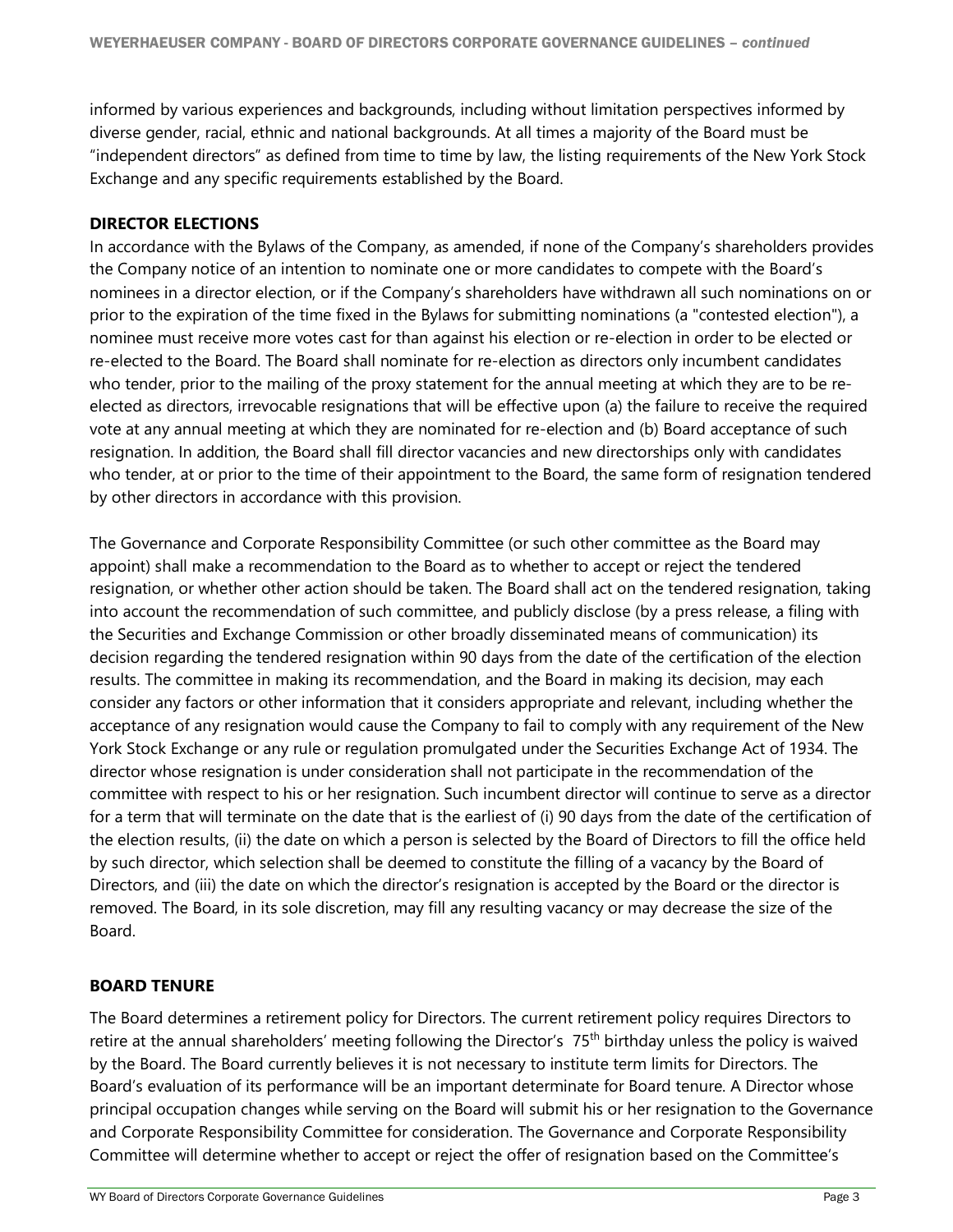view of the contribution of the Director to effective operations of the Board and the best interests of the Company and its shareholders.

## **LIMITATION ON OUTSIDE BOARD AND AUDIT COMMITTEE SERVICE**

Service on other boards and other such activities contribute valuable experience and perspective to the Board. However, other commitments also present demands on a Director's time and availability. The Board expects that every Director have sufficient time to commit to attending, and being prepared to contribute at, Board and committee meetings. Directors should advise the Chairman and the Chair of the Governance and Corporate Responsibility Committee prior to committing to serve on another public company board of directors or audit committee.

A Director may not serve on more than four public company boards, inclusive of the Company Board, or, if a director serves as the principal executive officer of a public company, on more than three public company boards, inclusive of the Company Board, unless, in each case, the Board determines that such service would not impair such Director's ability to effectively discharge his or her duties as a Director of the Company.

Directors who serve on the Audit Committee may not serve on more than three public company audit committees, inclusive of the Audit Committee, unless the Board determines that such simultaneous service would not impair such Director's ability to effectively discharge his or her duties as a member of the Audit Committee.

### **CHAIRMAN OF THE BOARD**

The Chairman will be appointed by the Board in the shareholders' best interest. The Board believes it may be desirable to separate the office of Chairman and CEO from time to time; however, the Board believes it is not in the shareholders' best interest to adopt a policy requiring the separation of the office of Chairman and CEO at all times. During periods when an independent Director serves as Chairman, the Board periodically will review the Chairman's performance as provided in "Goals and Responsibilities – Board Function and Operation" above.

### **COMMITTEES**

The Board may establish committees to assist in the execution of the Board's responsibilities and, with the assistance of the Governance and Corporate Responsibility Committee, approve the charter and scope of responsibilities delegated to each committee and appoint the members and chairpersons of each committee. Committees may be standing committees or ad hoc. Standing committees of the Board will include an Executive Committee, Audit Committee, Compensation Committee, Governance and Corporate Responsibility Committee and such other committees as the Board determines are necessary and appropriate from time to time. Committee composition must be in compliance with all laws and listing requirements of the New York Stock Exchange as well as requirements established by the Board in the committee charter. The Chairman of the Executive Committee must be an independent Director. Each committee will report to the Board with respect to its activities. Committees will have the power and authority to retain the services of advisers, consultants and experts as necessary or appropriate with respect to matters within the scope of responsibility of the committee.

### **BOARD MEETINGS**

The Board has a number of scheduled meetings a year at which it reviews and discusses reports by management on the performance of the Company, its plans and prospects, as well as immediate issues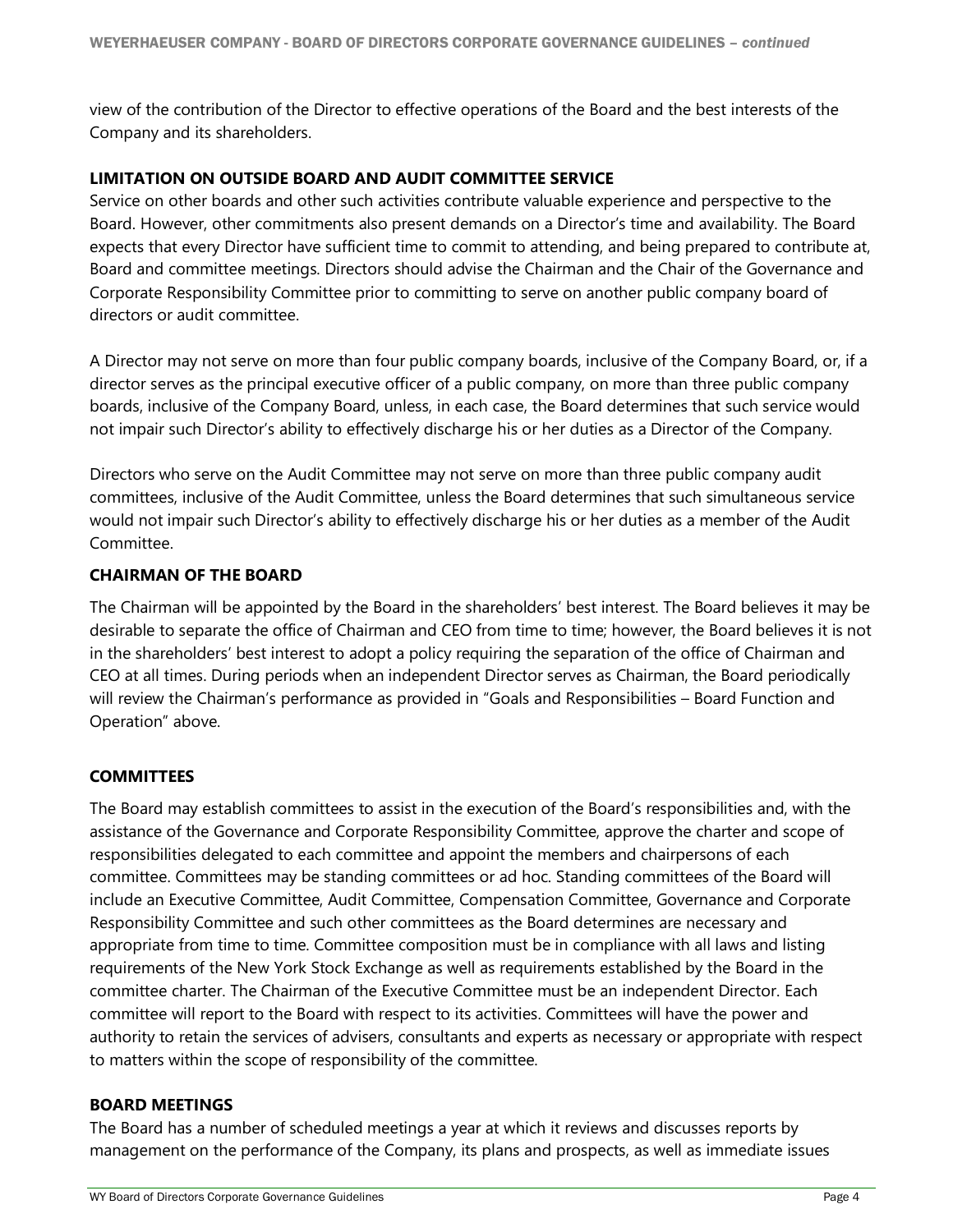facing the Company. In addition to regularly scheduled meetings, unscheduled Board meetings may be called upon appropriate notice at any time to address specific needs of the Company.

#### **MEETING AGENDAS**

The Chairman will establish the agenda for each Board meeting. Directors are encouraged to suggest items for inclusion on the agenda or request the presence of or a report by members of the Company's senior management and may, at any Board meeting, raise subjects that are not on the agenda for consideration at that meeting.

#### **BOARD CONDUCT**

#### **GENERAL STANDARD**

Each Director is expected to exhibit high standards of integrity, commitment and independence of thought and judgment; to use his or her skills and experiences to provide independent oversight to the business of the Company; and to represent the long-term interests of all the shareholders of the Company. Directors must be willing to devote sufficient time to carrying out their duties and responsibilities effectively. Directors must be committed to devoting the time and effort necessary to learn the business of the Company and the Board.

#### **ORIENTATION AND TRAINING**

The Company will assist the Board by providing appropriate orientation programs for new Directors, which will be designed to give the Director an understanding of the Company's businesses and key challenges. The Company will also help Directors to develop and maintain skills necessary or appropriate for the performance of their responsibilities and will provide periodic visits to Company facilities to assist the Directors in understanding the Company's businesses. Directors are expected to participate in training programs and visits to facilities.

#### **MEETING MATERIALS**

Directors will receive routine reports as well as background information and summaries with regard to major presentations in advance of each Board meeting to facilitate informed discussion of major Board decisions. Directors are expected to attend, be prepared for and actively participate in Board and committee meetings. Directors are encouraged to keep themselves informed with respect to the Company's affairs between Board meetings.

### **ACCESS TO ADVISORS**

The Board and each of its committees may select and retain the services of one or more independent outside advisors (financial, legal, compensation, or other expertise) as it considers necessary or advisable in its discretion. The Company shall provide adequate funding for the Board to compensate any such advisors retained or engaged by the Board.

#### **ACCESS TO MANAGEMENT**